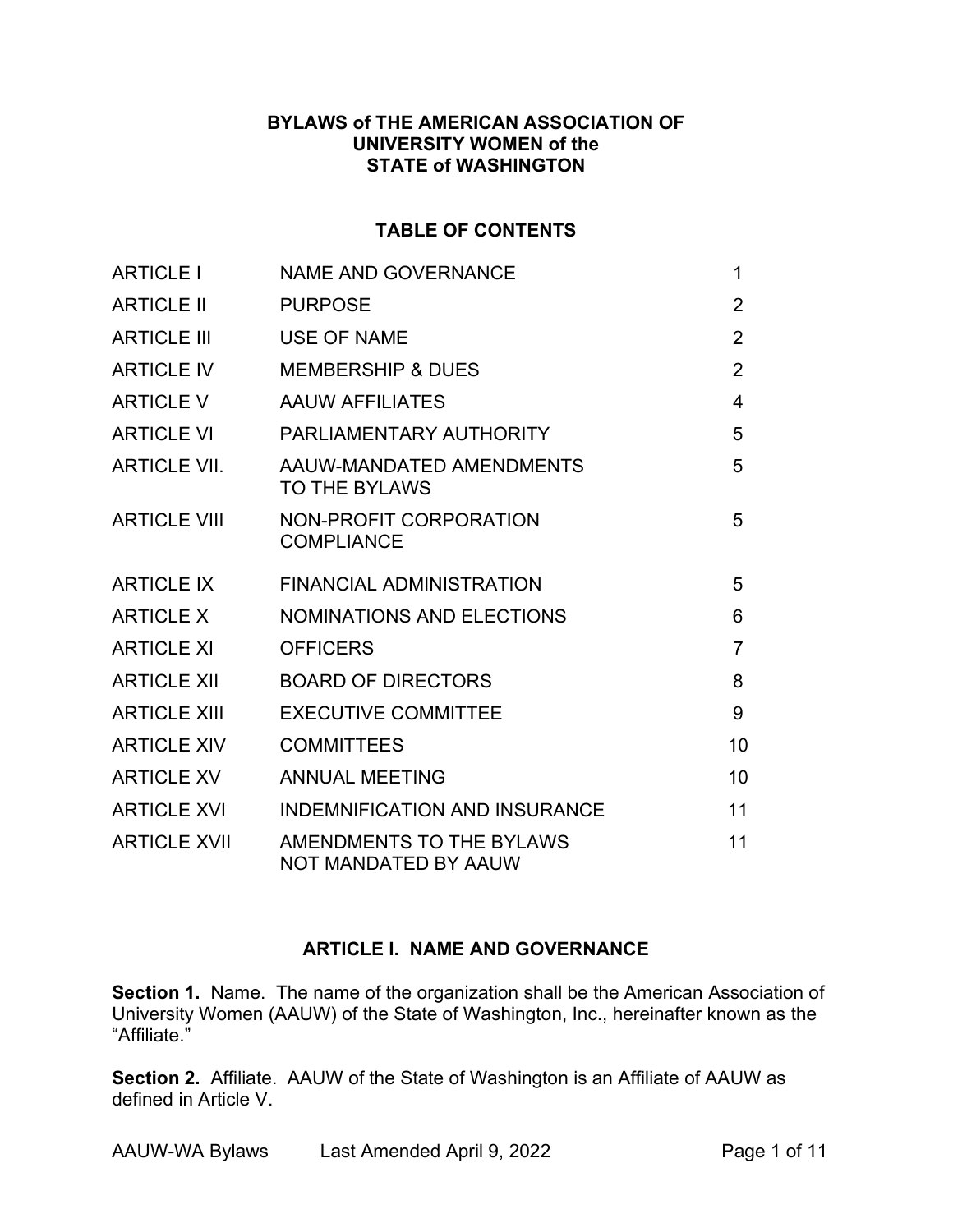Section 3. Legal Compliance. The Affiliate shall comply with the requirements of AAUW and federal, state, and local law. The bylaws of the Affiliate shall in no way conflict with the AAUW Bylaws and/or policies.

#### ARTICLE II. PURPOSE

Section 1. Purpose. The purpose of AAUW is to advance equity for women and girls through advocacy, education, philanthropy, and research. The purpose of the Affiliate is to further AAUW purposes and policies.

Section 2. Policies and Programs. In keeping with this purpose, the Affiliate shall promote equity, education, and development of opportunities for women and girls that enable them to realize their full potential.

#### ARTICLE III. USE OF NAME

Section 1. Policies and Programs. The policies and programs of AAUW shall be binding on all members engaged in AAUW activities, and no member shall use the name of AAUW to oppose such policies or programs.

Section 2. Proper Use of Name and Logo. The name and logo of AAUW may be used only by members (as defined below at Article IV, Section 2) and Affiliates (as defined below at Article V, Section 1) only according to policies and procedures established by the AAUW Board of Directors; others may do so only according to written licenses.

Section 3. Individual Freedom of Speech. These bylaws shall not abridge the freedom of speech of any AAUW member to speak an opinion in the member's own name.

## ARTICLE IV. MEMBERSHIP AND DUES

Section 1. Composition. The members of AAUW at present consist of members ("Individual Members") and college/university members ("College/University Members").

Section 2. Basis of Membership.

a. Individual Members.

(1) Eligibility. An individual holding an associate's (or equivalent, e.g., RN), bachelor's, or higher degree from a higher education institution accredited by a regional accrediting agency recognized by the U.S Department of Education (an "Accredited Higher Education Institution") or other qualified educational institution located outside of the United States, as determined by the AAUW Board of Directors, shall be eligible to receive admission to AAUW membership; such membership shall be granted upon payment of AAUW dues. The provisions set forth in this section are the sole requirement for eligibility and admissibility to AAUW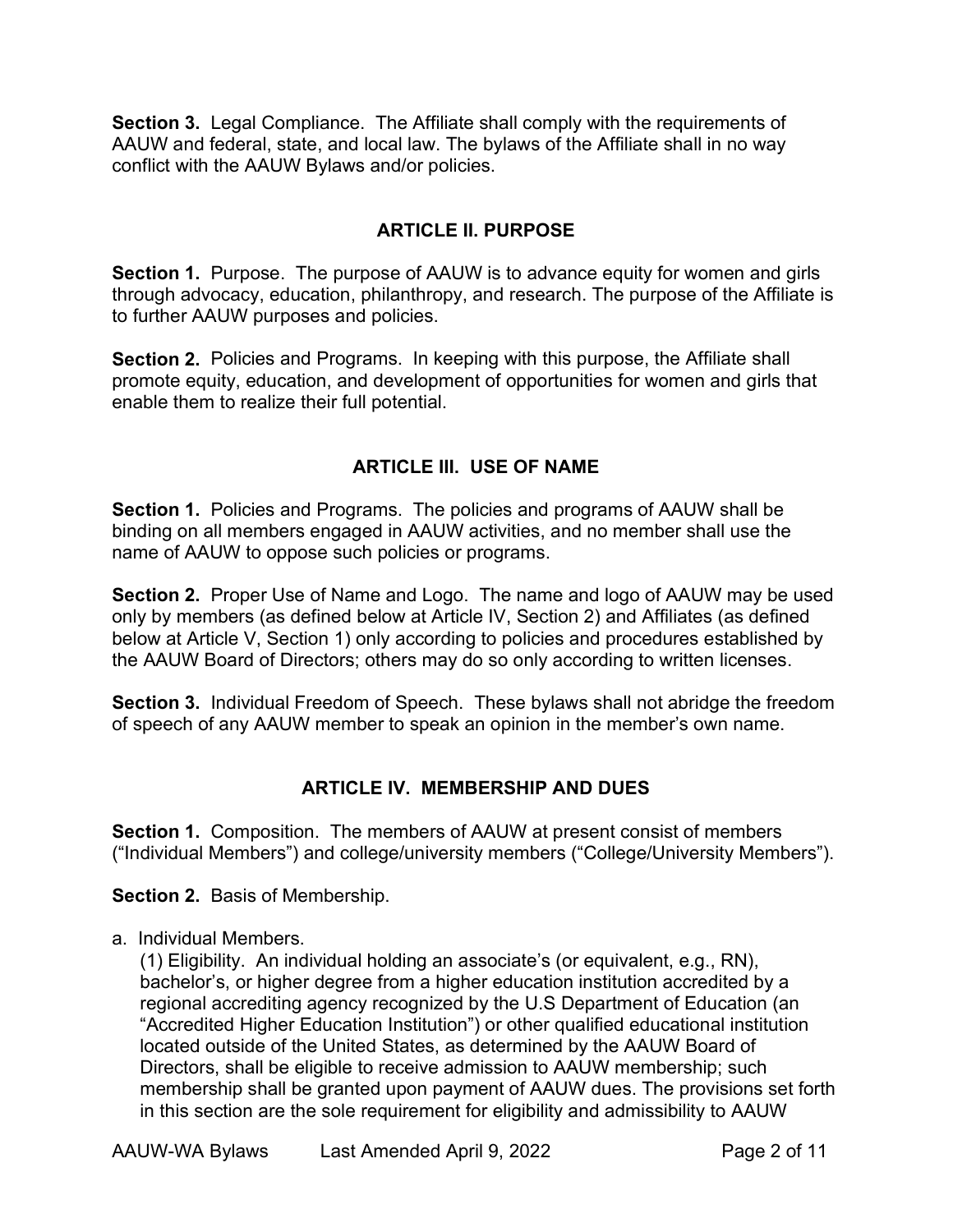membership except that the AAUW Board of Directors may establish a process to assess credentials that are submitted based on degree equivalence.

(2) Appeals of Refusals of Admission to Membership. Any potential Individual Member or College/University Member who claims qualification for membership in AAUW and who has been refused admission to membership may present credentials to the AAUW Board of Directors for review. The decision of the AAUW Board of Directors shall be final.

(3) Saving Clause. No Individual Member shall lose membership due to any change in the status of the higher education institution upon which original qualification for membership was based.

#### (4) Life Membership.

(a) Paid. An Individual Member may become a life member (a "Life Member") upon a one-time payment of twenty years' annual AAUW dues, based on the amount of annual AAUW dues the year the Member elects to become a Life Member. Thereafter, the Life Member shall be exempt from the payment of AAUW national dues.

(b) Fifty-Year Honorary. An Individual Member who has paid AAUW dues for fifty years shall become a Life Member and shall thereafter be exempt from the payment of AAUW national dues.

b. College/University Members. Any Accredited Higher Education Institution or other qualified higher education institution located outside the United States, as determined by the AAUW Board of Directors, that pays annual dues to AAUW shall be eligible to be a College/University Member. Each College/University Member shall appoint one or two representatives who are eligible to be Individual Members and who shall each have the membership benefits of an Individual Member and any other benefits that accrue to representatives of College/University Members, as determined by the AAUW Board of **Directors** 

Section 3. Student Associates. The AAUW Board of Directors may permit undergraduate students enrolled in Accredited Higher Education Institutions or in other qualified educational institutions located outside the United States, as determined by the AAUW Board of Directors, to associate with AAUW, with fees (if any) and benefits as determined by the AAUW Board of Directors.

#### Section 4. Dues.

a. Amount. The annual dues and Member benefits for any category of member shall be established by a two-thirds vote of the AAUW Board of Directors. Members shall be notified of the intent to consider a change in the dues, the proposed amount, and the rationale for the change at least 60 days prior to the vote.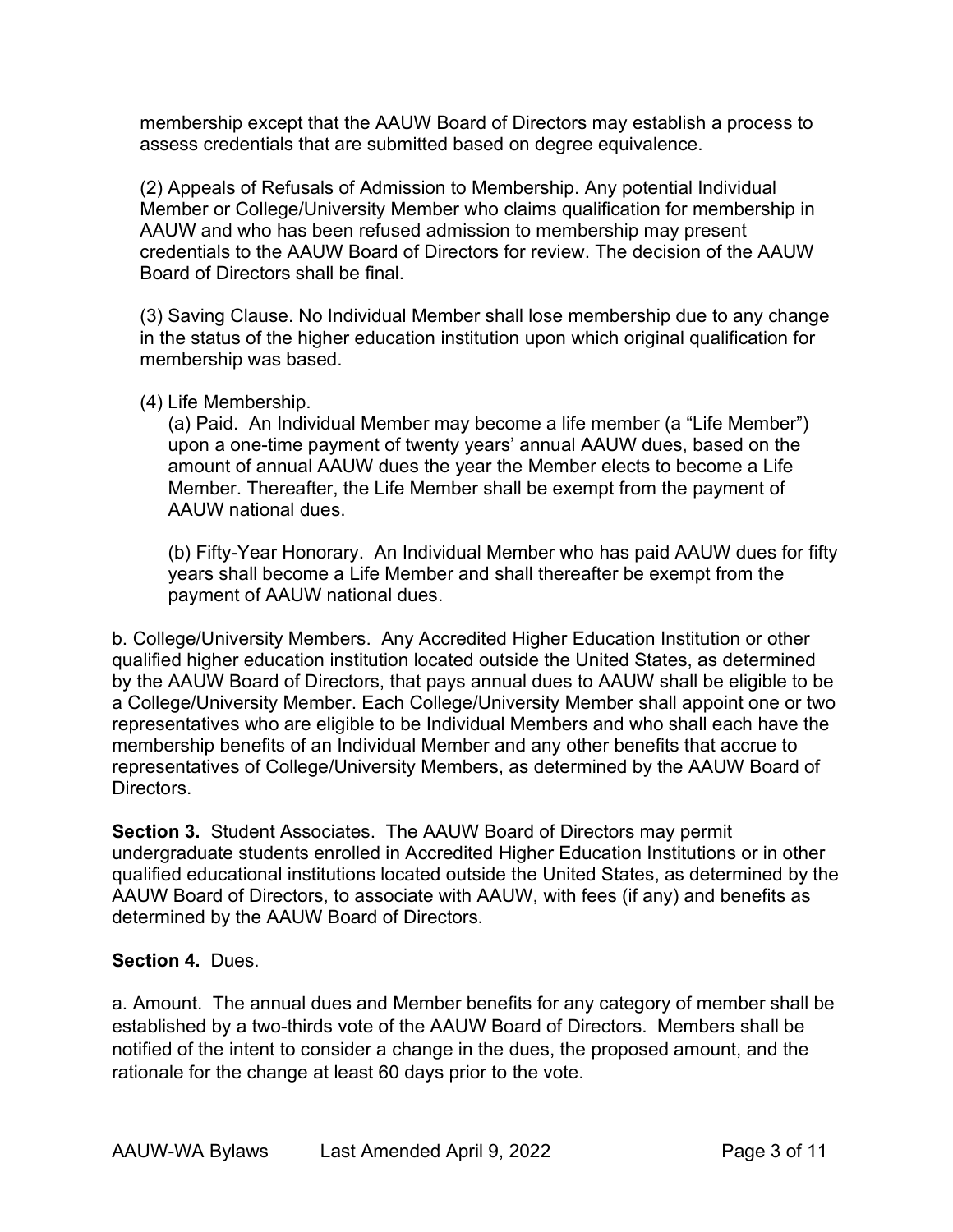b. Payment. Member dues shall be payable in accordance with procedures established by the AAUW Board of Directors.

Section 5. Severance of Membership. Any Member may be suspended or removed from membership for any conduct that tends to injure AAUW or to adversely affect its reputation or that is contrary to or destructive of its mission according to these bylaws, with action taken following policies and procedures adopted by the AAUW Board of Directors. In addition, a College/University Member that is no longer eligible for membership shall be removed from membership as soon as practicable after it loses its eligibility.

# Article V. AAUW AFFILIATES

Section 1. AAUW Affiliate Defined. An AAUW Affiliate ("Affiliate") is an organization affiliated with AAUW for the purpose of supporting AAUW's mission through Affiliate programs, fundraising, networking, and/or other activities. Affiliates are typically nonprofit membership organizations under state law and may also have been recognized as tax-exempt  $501(c)(3)$  or  $501(c)(4)$  organizations under the Internal Revenue Code. An Affiliate may use AAUW's name and/or logo only if approved by the AAUW Board of Directors.

Section 2. Organization.

a. Purpose. Affiliates shall promote the purposes, programs, and policies of AAUW.

b. Bylaws. Affiliates shall develop bylaws as meet their needs. However, any such bylaws shall not conflict with AAUW Bylaws or with applicable law.

c. Structure. Affiliates may create such leadership structures as meet their needs. Each Affiliate shall provide AAUW with designated contacts for administration and finance.

Section 3. Loss of Recognition of an Affiliate.

a. The AAUW affiliation status of an Affiliate may be revoked for cause through affiliation review procedures specified by the AAUW Board of Directors.

b. The Affiliate shall have the right to appeal to the AAUW Board of Directors within a designated period.

Section 4. Property and Assets. The title to all property, funds, and assets of an Affiliate is vested in the Affiliate. An Affiliate shall have complete control of its property and assets, except that such property and assets shall not be used for any purpose contrary to AAUW's purposes. In the event of the dissolution of an Affiliate or the termination of an Affiliate's affiliation with AAUW, all assets of the Affiliate shall be transferred and delivered to AAUW or to another Affiliate designated by AAUW. AAUW may solicit and consider recommendations from local leaders before making a designation.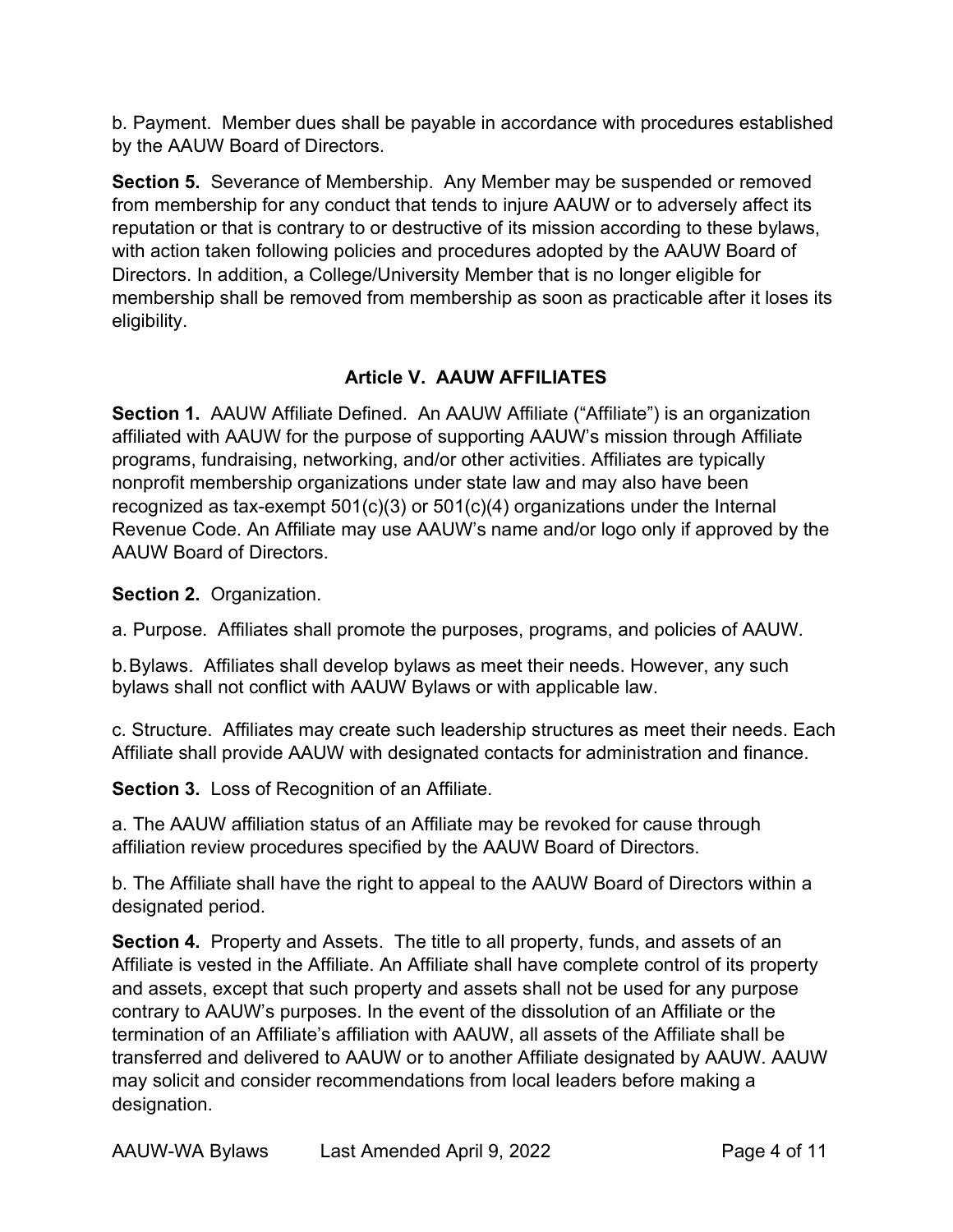#### ARTICLE VI. PARLIAMENTARY AUTHORITY

The rules contained in the most current edition of Robert's Rules of Order Newly Revised shall govern the Affiliate in all instances in which they are applicable and in which they are not inconsistent with the AAUW Bylaws or with the requirements of AAUW or applicable laws.

## ARTICLE VII. AAUW-MANDATED AMENDMENTS TO THE BYLAWS

AAUW-mandated amendments shall be implemented by the Affiliate's board of directors without a vote of the Affiliate's membership and as prescribed by the AAUW Board of Directors.

## ARTICLE VIII. NON-PROFIT CORPORATION COMPLIANCE

The Washington Nonprofit Corporation Act (RCW 24.03) shall govern this corporation in all practices. The bylaws of the Affiliate shall in no way conflict with the AAUW Bylaws and/or policies.

## ARTICLE IX. FINANCIAL ADMINISTRATION

Section 1. Fiscal Year. The fiscal year shall correspond with that of AAUW and shall begin on July 1.

Section 2. Budget. Upon recommendation of the President, the Board will appoint a budget committee in May of each year. Committee membership will be constituted following the guidelines set forth in the current AAUW-WA Policies and Procedures. If possible, the Board shall adopt a balanced annual budget at the June transition meeting, but in no case later than at the first regularly scheduled Board meeting in July. The Executive Committee shall be required to make budget adjustments when necessary due to changes to anticipated income, expenses, or unexpected circumstances. The Executive Committee also has the authority to amend the budget upon recommendation of the Finance Vice President or President as long as those changes are not in violation of existing AAUW-WA Polices and Procedure.

Section 3. Financial Policies. AAUW-WA shall set and maintain policies and procedures to control financial records consistent with generally accepted accounting principles and federal, state, and local laws including an annual financial review.

#### Section 4. Dues.

a. Amount. The annual AAUW WA state dues for individual members shall be established, upon recommendation of the state board of directors, by a two-thirds (2/3)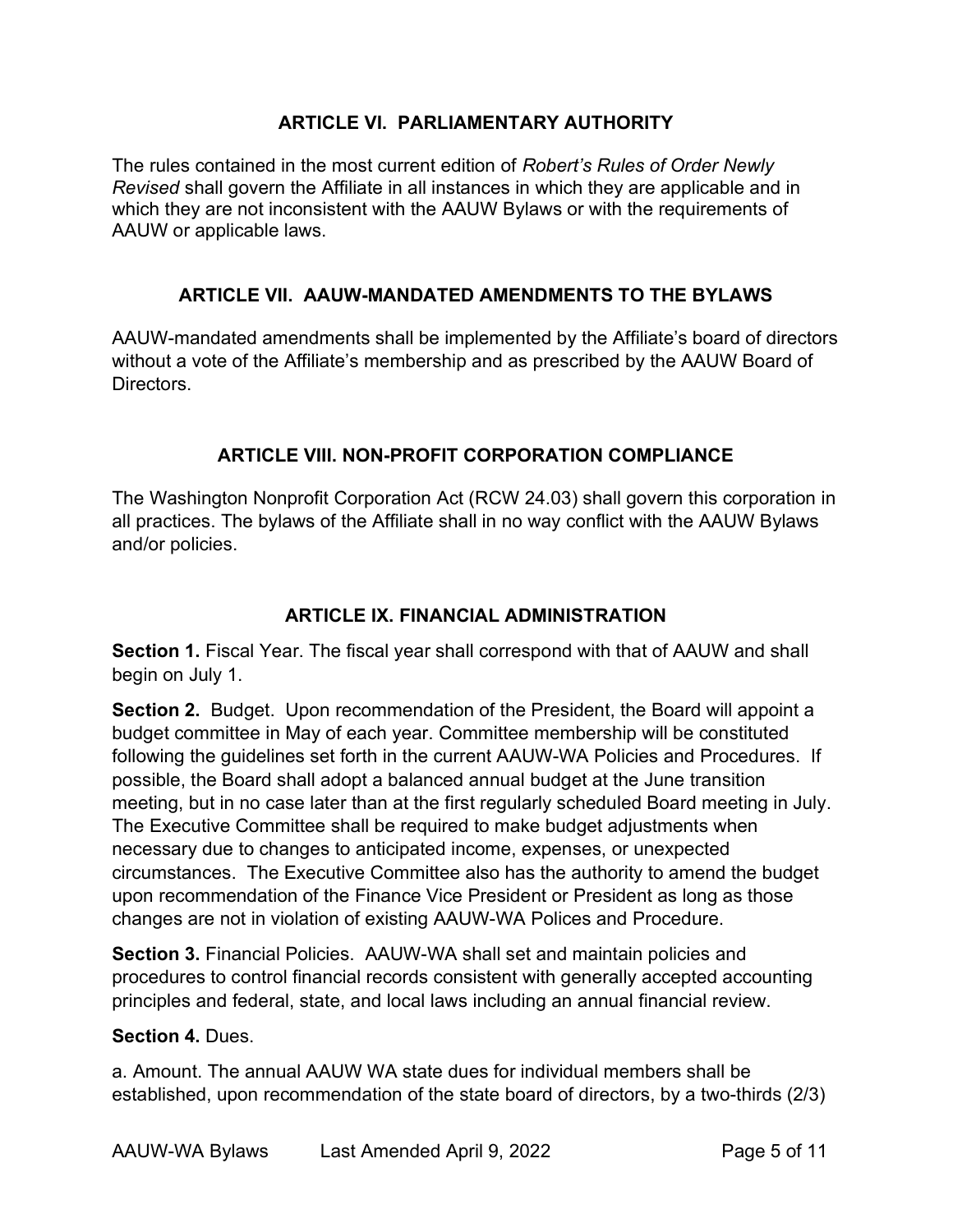vote of those present and voting at the state annual meeting. Notice of a proposed dues change shall be sent to each branch at least thirty (30) days prior to the annual meeting.

b. Payment. Member dues shall be payable in accordance with procedures set forth in Article IV, Section 4b of these Bylaws, and AAUW-WA Policies & Procedures.

c. Reciprocity. A current paid member of a branch or AAUW affiliate may transfer membership to another branch or AAUW affiliate without payment of additional dues.

## ARTICLE X. NOMINATIONS AND ELECTIONS

Section 1. Nominations and Elections Committee.

- a. No later than November  $1<sup>st</sup>$  of each year the President shall recommend and the Executive Committee shall appoint a three (3) to five (5) member nominating committee consisting of eligible state members not currently on the board. The committee shall select a chair from among their membership.
- b. If it is not possible to identify three (3) members willing to accept appointment, the President will recommend for Executive Committee appointment enough members of the existing Board of Directors to constitute a committee of between three (3) and five (5) members.
- c. No later than ninety (90) days prior to the election, the nominations and elections chair shall notify all members of the director and officer positions open for election and request nominations.
	- 1) The names of the nominees for elected office shall be published and distributed to every member at least thirty (30) days prior to the election. Publication in the Evergreen Leader constitutes publication and distribution for the purposes of this provision.
	- 2) After the slate of nominees has been announced, additional nominations may be made from the membership according to established policy, with the consent of the nominee.
	- 3) Nominations will also be accepted from the floor at the time that the election of officers is formally conducted.

## Section 2. Elections.

a. Election procedures set forth in Article XV of these Bylaws, and in the Policies and Procedures of AAUW-WA will be adhered to.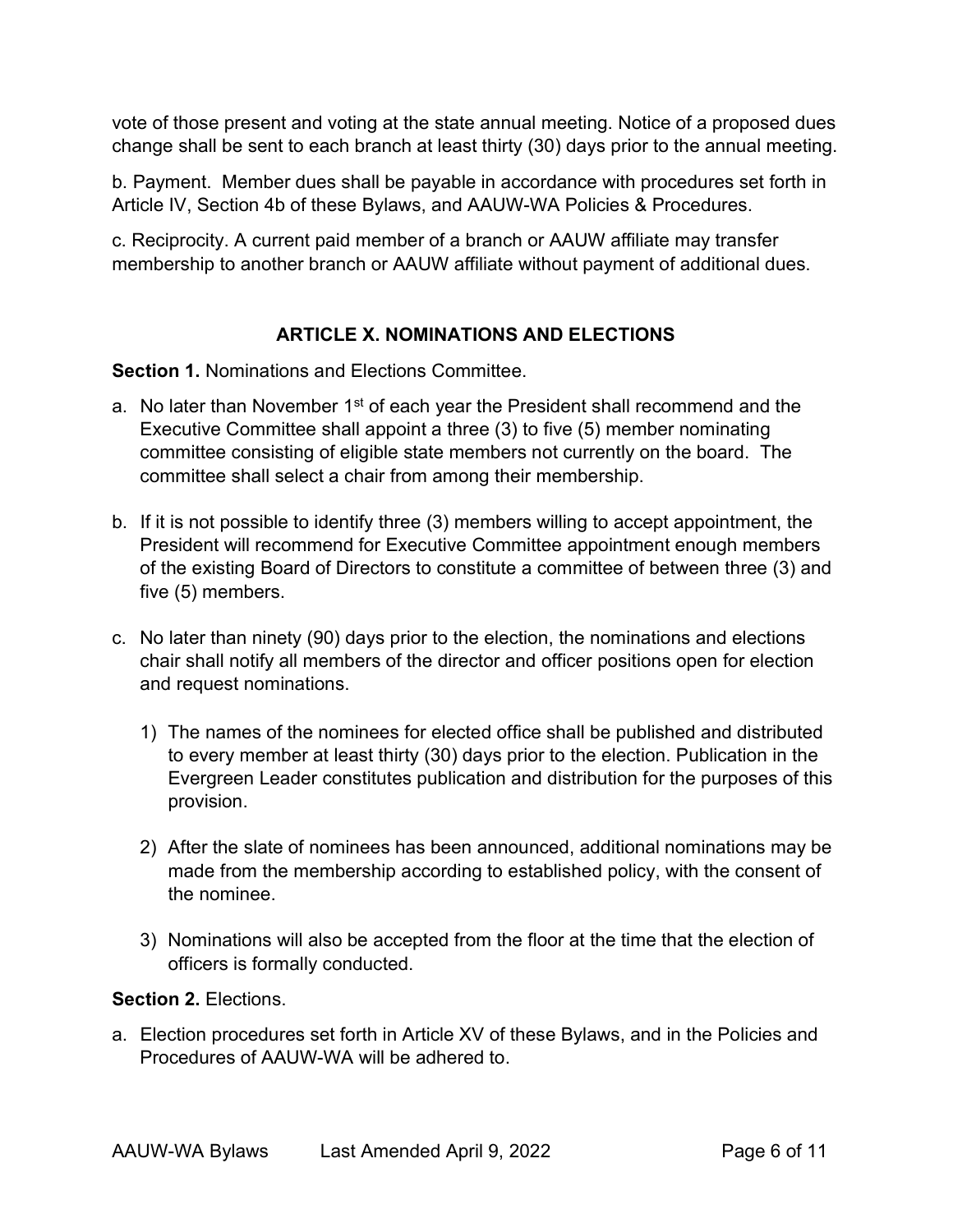## ARTICLE XI. OFFICERS

#### Section 1. Officers.

- a. The elected officers for the organization shall be a president/administrator, finance vice president, and secretary, who shall hereafter be known as officers, and nine (9) directors at large, who shall hereafter be referred to as directors. The president/administrator, secretary and four (4) directors are elected in even years, and the finance officer and five (5) directors are elected in odd numbered years. Note: In order to affect this change, the person elected president in 2022 shall serve a one-year term.
- b. A vice president shall be appointed by the board from among the elected directors.
- c. The president/administrator, finance vice president, and secretary shall serve for a term of two (2) years, or until their successors have been elected or appointed and assume office. Term of office shall begin on July 1.
- d. No officer shall hold more than one (1) office at a time. All officers are limited to no more than two consecutive terms in that office.
- e. Candidates for president are not subject to the limitation to four (4) consecutive terms of service as an officer or director.
- f. Each office may be filled by an officer or co-officers. Each office shall carry one (1) vote.
- g. Except for vacancies created by removal of an officer by the members, vacancies in the office of an officer may be filled by a majority vote of the remaining directors on the board at any properly called board meeting, whether or not less than a quorum, or by a sole remaining director. The voting members may fill any vacancy or vacancies not filled by the directors. Any individual filling a vacancy pursuant to this section shall be a voting member of the association in good standing. Except as provided herein, individuals appointed to fill a vacancy shall serve until the end of the term of the officer whose vacancy they are filling.

#### Section 2. Duties

- a. Elected officers shall perform the duties prescribed by these bylaws, by the rules of procedure and policy adopted by the board of directors, and by the current edition of Robert's Rules of Order, Newly Revised.
- b. President/Administrator. The president/administrator shall officially represent AAUW-WA in activities of AAUW and shall be responsible for submitting such reports and forms as required by AAUW.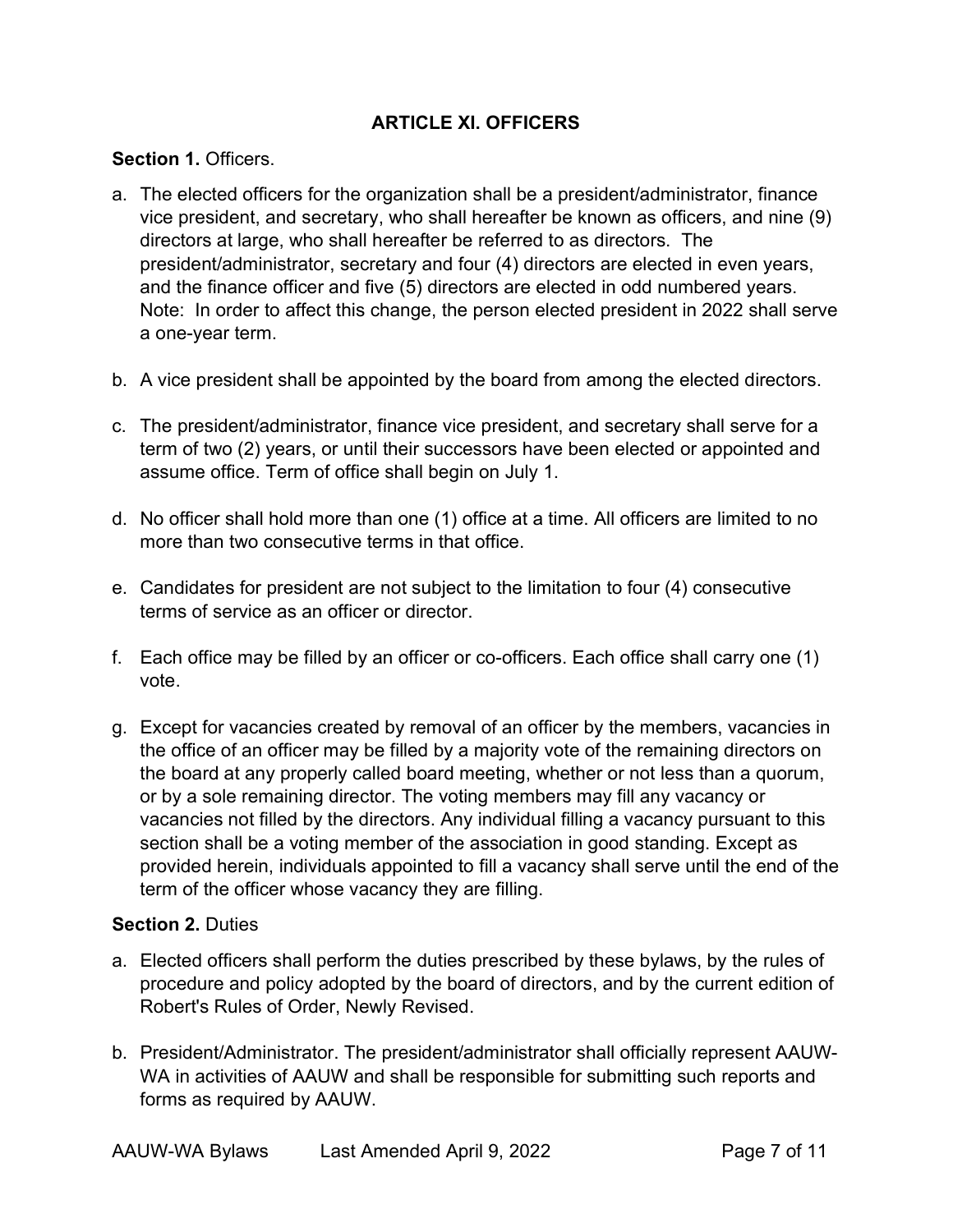- c. Finance Vice President. The finance vice president shall:
	- 1) Assume responsibility for the collection and disbursements of all state dues and other monies due AAUW-WA;
	- 2) Serve as custodian of all funds and securities.
- d. Secretary. The secretary shall keep minutes of the meetings of the membership, the board of directors and the executive committee and may perform other duties as requested by the Board of Directors or President.
- e. AAUW-WA will annually provide AAUW with a designated contact for administration and finance.

# ARTICLE XII. BOARD OF DIRECTORS

## Section 1. Composition.

- a. The board of directors shall have twelve (12) members, consisting of the elected officers and nine (9) elected directors. Every director shall be a voting member of the association in good standing.
- b. The directors shall be elected by the voting members of AAUW-WA. Four (4) directors at large shall be elected in even numbered years and five (5) directors at large shall be elected in odd numbered years.
- c. In addition, the board may appoint a parliamentarian who shall serve as a consultant to the board and to the executive committee.
- d. If, following the annual election, there continue to be vacancies on the board, the President will recruit and appoint members willing to fill the vacant positions, subject to ratification by the board. The president will consider geographic representation when recommending board members for ratification.

Section 2. Terms of Office. The term of office of each director shall be two (2) years and all directors shall serve until expiration of the term for which elected. No director, including an officer, may serve on the board for more than four (4) consecutive two (2) year terms. Service for one-half (1/2) or more of a term is considered a full term. Once a director including an officer, has served four (4) consecutive 2-year terms, s/he may not be re-elected to the board or serve as an officer other than president until at least one year has passed.

Section 3. Administrative Responsibilities. The directors shall collectively fulfill the responsibilities associated with strategic statewide initiatives. Specific assignments will be made by the elected officers in accordance with the strategic plan for each AAUW fiscal year. The board shall have the general power to adopt policies related to the general operation of the organization and to initiate and carry out its programs and

AAUW-WA Bylaws Last Amended April 9, 2022 Page 8 of 11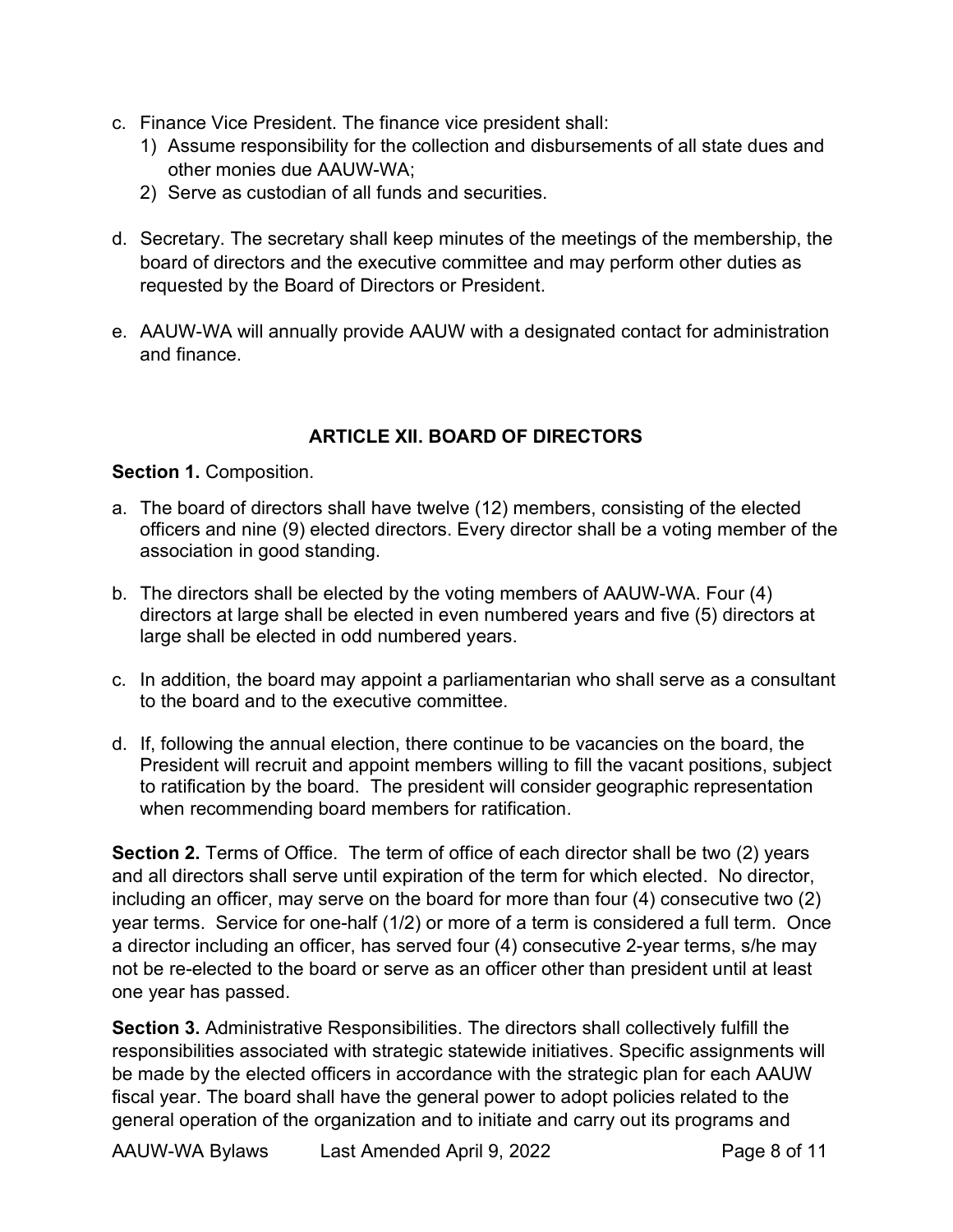policies and shall accept responsibilities delegated by AAUW. It shall act for the organization between annual meetings. The board shall have fiscal responsibilities as outlined in Article V, Section 3.

Section 4. Branch Recommendations. The board shall recommend to AAUW action to be taken with regard to the admittance of new branches or the discontinuance of current branches within the organization.

Section 5. Meetings. An annual meeting of the board shall be held within a few days of the annual meeting of AAUW-WA. Other special meetings of the board may be held from time to time on the call of the president or the number of directors equal to at least one-fourth (1/4) of the number of directors then serving on the board. The time and purpose for any special meeting shall be set by the person(s) calling such meeting.

- a. Place and Time of Meetings. Meetings of the board shall be held at a time and place established by the board. A meeting schedule will be published in the Evergreen Leader and on the Association Website.
- b. Board Meetings Using Technology. Directors may participate in a meeting of the board through use of a telephone, electronic video screen communication, or electronic transmission. Participation in a meeting through use of electronic technology constitutes presence in person at that meeting as long as all directors participating in the meeting are able to hear one another.

Section 6. Notice. Notice of meetings of the board, specifying the time and place of the meeting, shall be provided to each director at least seven (7) days before the meeting if sent by mail or forty-eight (48) hours before the meeting if personally delivered, delivered by telephone (including a voice messaging system), or emailed. The notice need not specify the purpose of any meeting of the board.

Section 7. Quorum. A majority of the officers and directors shall constitute a quorum of the board for the transaction of business.

# ARTICLE XIII. EXECUTIVE COMMITTEE

Section 1. Composition. The executive committee is a standing committee of the board and shall consist of the president/administrator; vice president; finance vice president; secretary; and two (2) directors at large appointed by the remaining directors.

Section 2. Duties. The executive committee shall have the power to make decisions and take actions relative to the operation of the association for the board between meetings of the board, or when the full board does not achieve a quorum at a regularly scheduled meeting and shall report to the board on all actions taken by it. It shall perform such duties as may be delegated to it by the board. The power and authority of the executive committee is not limited by the provisions of Article XIV, Section 2 of these Bylaws.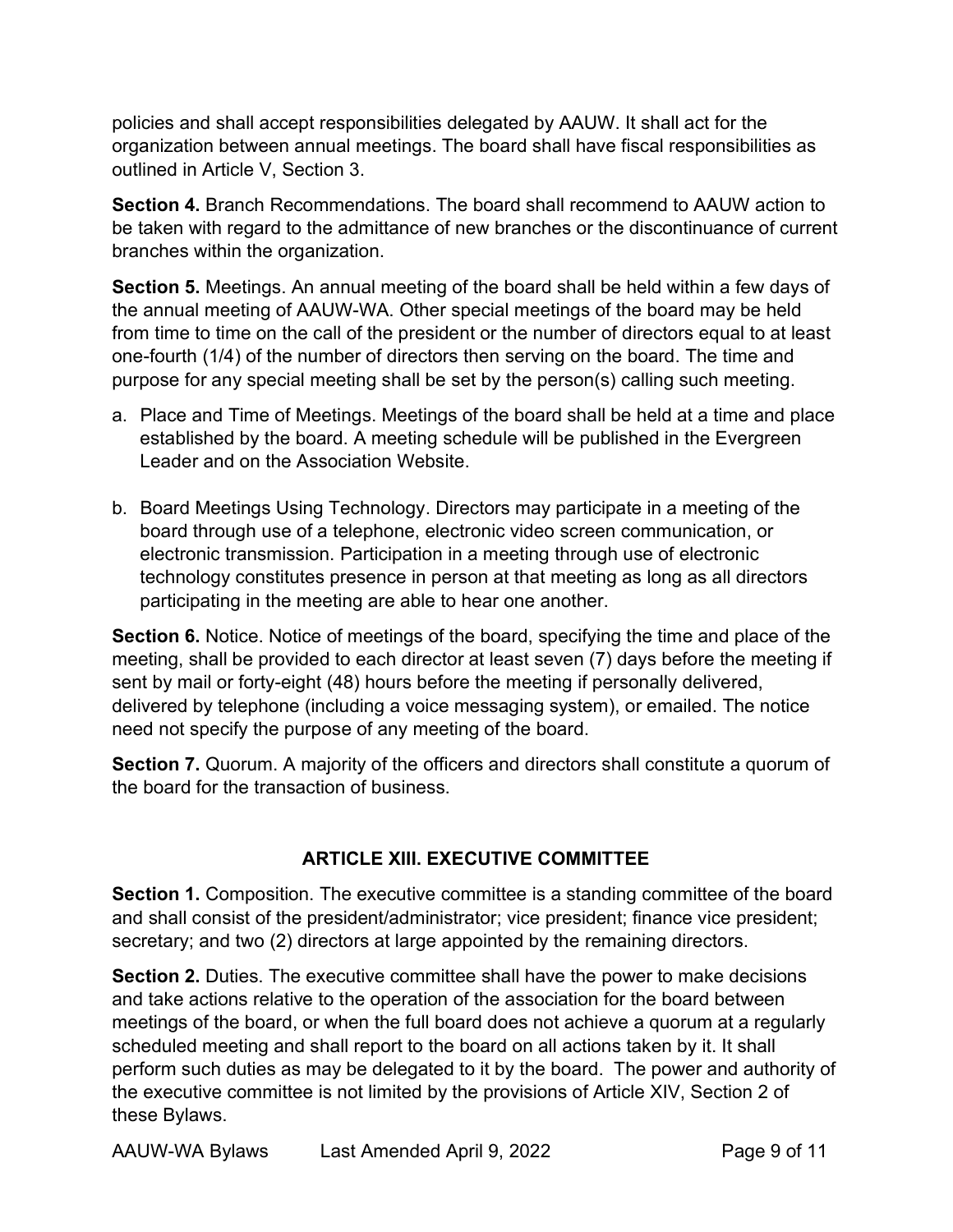Section 3. Meetings. Meetings of the executive committee shall be held on the call of the president/administrator or by written request of two of its members.

Section 4. Quorum. The quorum shall be a majority of the voting members.

# ARTICLE XIV. COMMITTEES

Section 1. Committees of the Board. The board may create one (1) or more committees of the board, each consisting of two or more directors and no persons who are not directors, to serve at the pleasure of the board. Appointments to committees of the board shall be confirmed by a majority vote of the board or executive committee. Committees of the board shall provide advice and recommendations to the board but shall not have the authority of the board or any final decision-making authority.

Section 2. Standing Committees. The board may establish standing committees composed of any number of directors and non-directors. All standing committees shall have a chair appointed by the president/administrator and ratified by the board or executive committee. Standing committees shall provide advice and recommendations to the board but shall not have the authority of the board or any final decision-making authority.

# ARTICLE XV. ANNUAL MEETING

## Section 1. Time, Place and Notification.

- a. AAUW-WA shall hold at least one (1) annual meeting each year, to conduct the business of AAUW-WA.
- b. The time and place shall be determined by the executive committee in consultation with the board of directors.
- c. Notice of the annual meeting shall be sent to all branches and individual members at least thirty (30) days prior to the meeting.
- d. Special meetings of the membership may be called by the president/administrator, on the written request of two-thirds (2/3) of the members of the board of directors, or on the written request of five percent (5%) of the membership. Notice shall be delivered no fewer than ten (10) but no more than sixty (60) days before the date of the meeting to all individual members.
- e. The annual business meeting and all meetings of the board of directors shall be open and may be attended by any member of AAUW-WA at no cost.